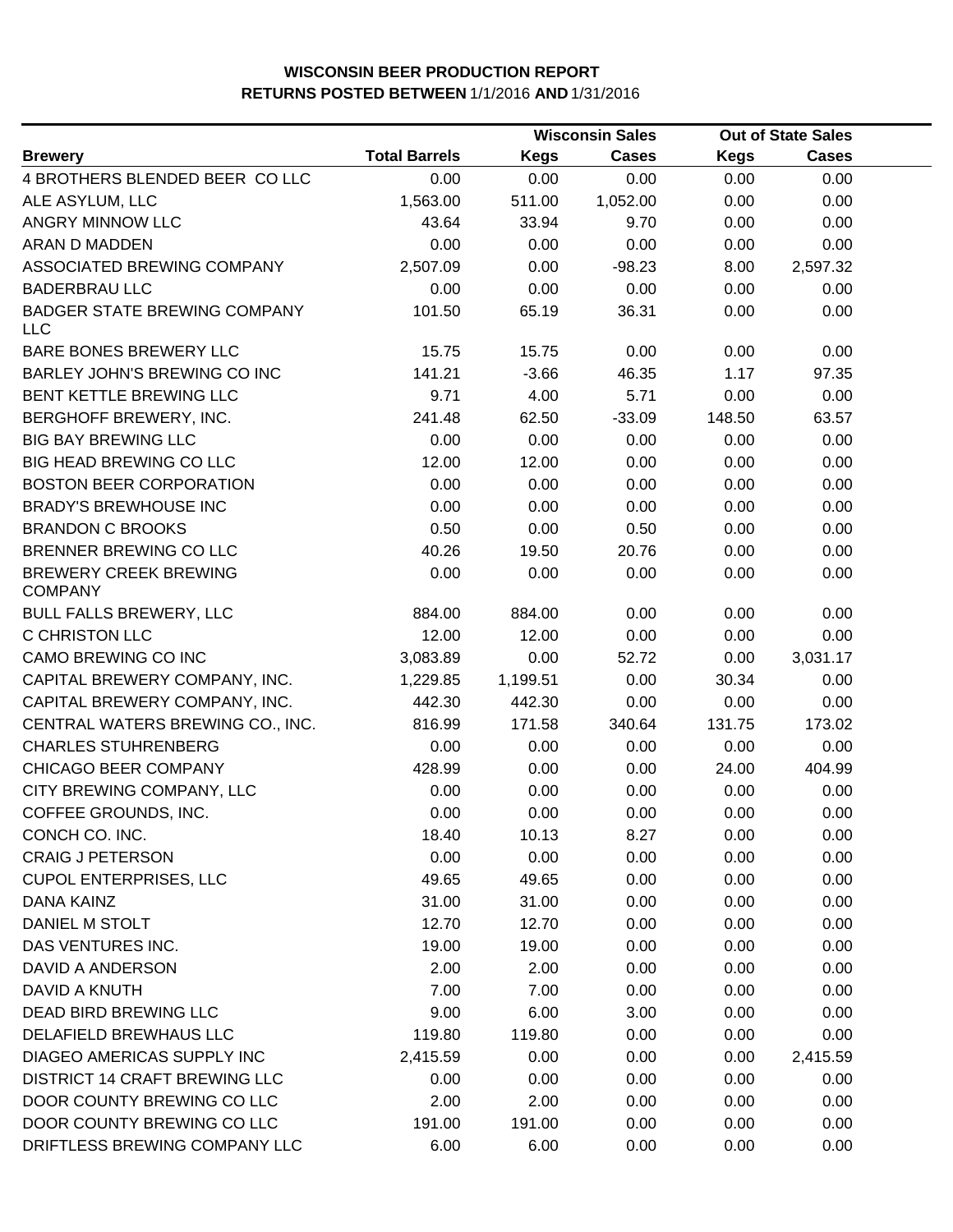|                                                         |                      |             | <b>Wisconsin Sales</b> |             | <b>Out of State Sales</b> |  |
|---------------------------------------------------------|----------------------|-------------|------------------------|-------------|---------------------------|--|
| <b>Brewery</b>                                          | <b>Total Barrels</b> | <b>Kegs</b> | <b>Cases</b>           | <b>Kegs</b> | <b>Cases</b>              |  |
| EDWARD & PARRY, LLC                                     | 18.00                | 18.00       | 0.00                   | 0.00        | 0.00                      |  |
| <b>ESSER DISTRIBUTING CO INC</b>                        | 0.00                 | 0.00        | 0.00                   | 0.00        | 0.00                      |  |
| FK&P, LLC                                               | 4.68                 | 4.68        | 0.00                   | 0.00        | 0.00                      |  |
| FIVE STAR BREWING CO INC.                               | 1,984.99             | 0.00        | 19.81                  | 0.00        | 1,965.18                  |  |
| FOX RIVER BREWING COMPANY II, LLC                       | 78.52                | 78.52       | 0.00                   | 0.00        | 0.00                      |  |
| FOX RIVER BREWING COMPANY, LLC                          | 60.23                | 60.23       | 0.00                   | 0.00        | 0.00                      |  |
| FRANKENMUTH BREWING COMPANY                             | 62.53                | 0.00        | 0.00                   | 0.00        | 62.53                     |  |
| <b>FRESAR INC</b>                                       | 0.97                 | 0.97        | 0.00                   | 0.00        | 0.00                      |  |
| <b>FULTON LLC</b>                                       | 0.00                 | 0.00        | 0.00                   | 0.00        | 0.00                      |  |
| GD 2 LLC                                                | 88.48                | 88.48       | 0.00                   | 0.00        | 0.00                      |  |
| GD3 LLC                                                 | 262.40               | 262.40      | 0.00                   | 0.00        | 0.00                      |  |
| GD4, LLC                                                | 64.60                | 64.60       | 0.00                   | 0.00        | 0.00                      |  |
| <b>GEORGE BREGAR</b>                                    | 0.00                 | 0.00        | 0.00                   | 0.00        | 0.00                      |  |
| GJS SALES, INC.                                         | 0.00                 | 0.00        | 0.00                   | 0.00        | 0.00                      |  |
| GJS SALES, INC.                                         | 83.09                | 0.00        | 83.09                  | 0.00        | 0.00                      |  |
| <b>GRANITE CITY RESTAURANT</b><br><b>OPERATIONS INC</b> | 36.13                | 36.13       | 0.00                   | 0.00        | 0.00                      |  |
| <b>GRANT PAULY</b>                                      | 403.06               | 129.42      | 207.01                 | 42.25       | 24.38                     |  |
| <b>GRAY BREWING CO.</b>                                 | 99.64                | 55.84       | 21.79                  | 5.33        | 16.68                     |  |
| <b>GREEN BAY BREWING COMPANY</b>                        | 262.33               | 82.57       | 164.15                 | 4.00        | 11.61                     |  |
| <b>GREENVIEW BREWING LLC</b>                            | 6.09                 | 3.39        | 2.70                   | 0.00        | 0.00                      |  |
| <b>GUY R LILJA</b>                                      | 0.00                 | 0.00        | 0.00                   | 0.00        | 0.00                      |  |
| <b>GWBC LLC</b>                                         | 0.00                 | 0.00        | 0.00                   | 0.00        | 0.00                      |  |
| HILLSBORO BREWING COMPANY LLC                           | 3.50                 | 3.50        | 0.00                   | 0.00        | 0.00                      |  |
| HOP HAUS BREWING COMPANY LLC                            | 23.00                | 23.00       | 0.00                   | 0.00        | 0.00                      |  |
| HORNELL BREWING CO INC                                  | 8,776.86             | 0.00        | 5.08                   | 0.00        | 8,771.78                  |  |
| HORNY GOAT BREWING CO.                                  | 0.00                 | 0.00        | 0.00                   | 0.00        | 0.00                      |  |
| <b>HOUSE OF BREWS LLC</b>                               | 118.12               | 75.44       | 42.68                  | 0.00        | 0.00                      |  |
| <b>ISAAC SHOWAKI</b>                                    | 97.50                | 38.00       | 59.50                  | 0.00        | 0.00                      |  |
| JACOB LEINENKUGEL BREWING CO.,<br><b>LLC</b>            | 19,777.75            | 778.72      | 11,368.46              | 1,334.28    | 6,296.29                  |  |
| <b>JAMES M KENNEDY</b>                                  | 0.00                 | 0.00        | 0.00                   | 0.00        | 0.00                      |  |
| <b>JEAN M LANE</b>                                      | 4.35                 | 4.35        | 0.00                   | 0.00        | 0.00                      |  |
| <b>JOHN JAGEMANN</b>                                    | 32.00                | 32.00       | 0.00                   | 0.00        | 0.00                      |  |
| KARBEN4 BREWING LLC                                     | 702.48               | 345.75      | 356.73                 | 0.00        | 0.00                      |  |
| <b>KATCHEVER &amp; CO LLC</b>                           | 320.90               | 130.84      | 190.06                 | 0.00        | 0.00                      |  |
| <b>KUL BREWING LLC</b>                                  | 669.24               | 26.00       | 643.24                 | 0.00        | 0.00                      |  |
| LAKEFRONT BREWERY, INC.                                 | 3,020.42             | 1,062.56    | 1,277.97               | 49.36       | 630.53                    |  |
| LAKEWALK BREWERY AND CAFE<br><b>COMPANY</b>             | 59.00                | 59.00       | 0.00                   | 0.00        | 0.00                      |  |
| <b>LAZY MONK BREWING LLC</b>                            | 34.46                | 18.01       | 16.45                  | 0.00        | 0.00                      |  |
| LEACH GOLF PROPERTIES, INC.                             | 0.00                 | 0.00        | 0.00                   | 0.00        | 0.00                      |  |
| LEE BURGESS                                             | 8.00                 | 8.00        | 0.00                   | 0.00        | 0.00                      |  |
| <b>LESLIE ERB</b>                                       | 3.00                 | 3.00        | 0.00                   | 0.00        | 0.00                      |  |
| <b>LEVI FUNK</b>                                        | 0.00                 | 0.00        | 0.00                   | 0.00        | 0.00                      |  |
| LHM BREWPUB, LLC                                        | 24.00                | 24.00       | 0.00                   | 0.00        | 0.00                      |  |
| LUCETTE BREWING COMPANY LLC                             | 106.72               | 50.57       | 27.39                  | 12.50       | 16.26                     |  |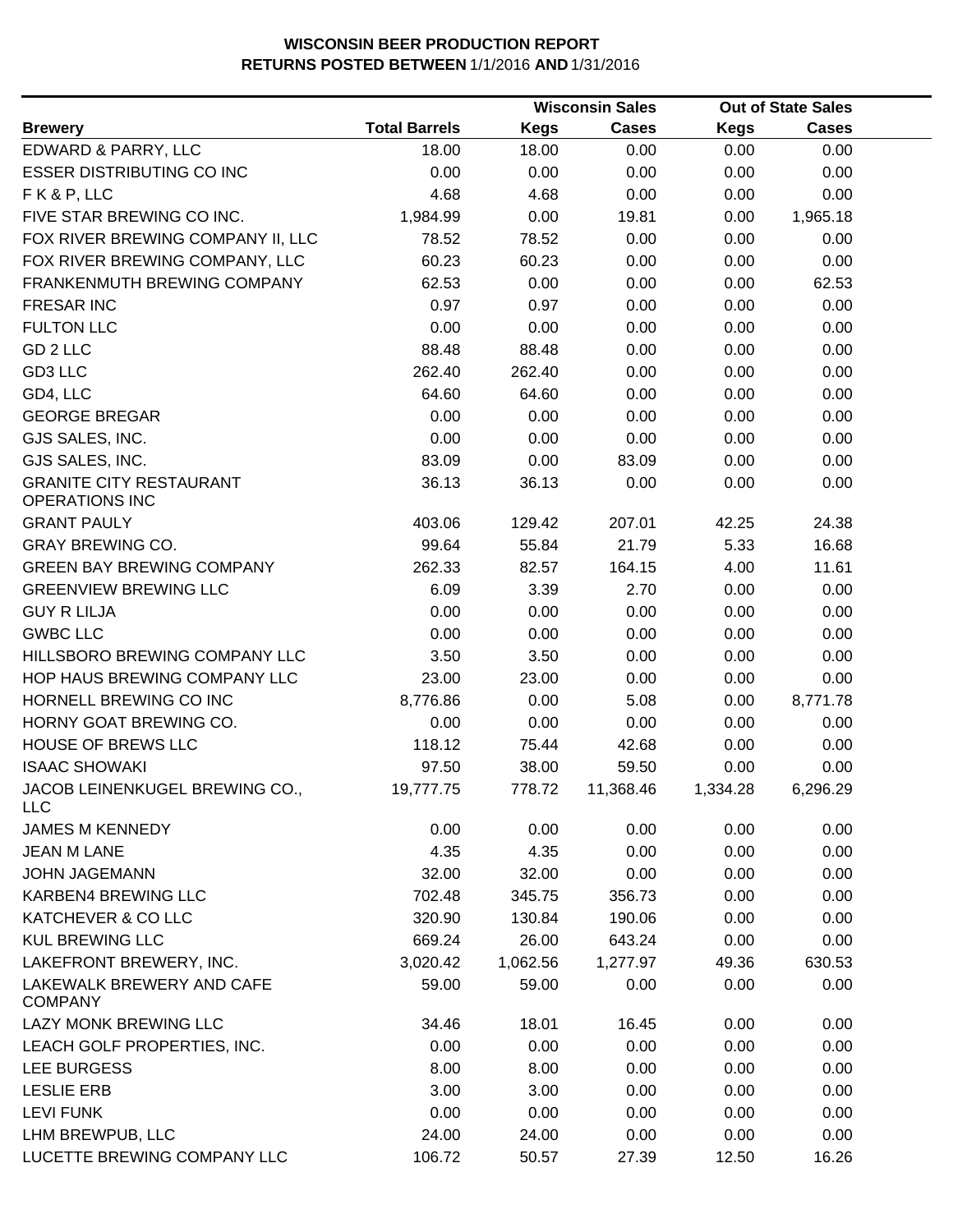|                                            |                      |             | <b>Wisconsin Sales</b> |           | <b>Out of State Sales</b> |  |
|--------------------------------------------|----------------------|-------------|------------------------|-----------|---------------------------|--|
| <b>Brewery</b>                             | <b>Total Barrels</b> | <b>Kegs</b> | <b>Cases</b>           | Kegs      | <b>Cases</b>              |  |
| MARK ANTHONY BREWING INC                   | 34,687.16            | 0.00        | 4,427.53               | 0.00      | 30,259.63                 |  |
| <b>MARK RIGGLE</b>                         | 0.57                 | 0.50        | 0.07                   | 0.00      | 0.00                      |  |
| <b>MATTHEW J GEARY</b>                     | 22.82                | 19.76       | 3.06                   | 0.00      | 0.00                      |  |
| MELMS BREWING COMPANY INC                  | 0.00                 | 0.00        | 0.00                   | 0.00      | 0.00                      |  |
| MILLER BREWING INTERNATIONAL,              | 0.00                 | 0.00        | 0.00                   | 0.00      | 0.00                      |  |
| INC.                                       |                      |             |                        |           |                           |  |
| MILLERCOORS LLC                            | 0.94                 | 0.00        | 0.00                   | 0.00      | 0.94                      |  |
| MILLERCOORS LLC                            | 492,252.80           | 14,114.03   | 101,089.96             | 36,333.35 | 340,715.46                |  |
| MILWAUKEE BREWING COMPANY                  | 675.01               | 220.87      | 365.67                 | 34.50     | 53.97                     |  |
| MILWAUKEE BREWING COMPANY                  | 45.00                | 45.00       | 0.00                   | 0.00      | 0.00                      |  |
| MILWAUKEE PREMIUM BREWING CO<br><b>LLC</b> | 1,544.58             | 5.50        | 820.90                 | 0.00      | 718.18                    |  |
| MINOCQUA BREWING CO INC                    | 35.75                | 35.75       | 0.00                   | 0.00      | 0.00                      |  |
| MOBCRAFT BEER INC                          | 62.01                | 19.62       | 42.39                  | 0.00      | 0.00                      |  |
| MOOSEJAW PIZZA & BREWING CO LLC            | 117.20               | 102.68      | 14.52                  | 0.00      | 0.00                      |  |
| MOUNTAIN CREST SRL LLC                     | 7,602.81             | 35.99       | 1,042.28               | 20.09     | 6,504.45                  |  |
| NEW GLARUS BREWING COMPANY                 | 984.84               | 90.00       | 894.84                 | 0.00      | 0.00                      |  |
| NEW GLARUS BREWING COMPANY                 | 14,207.23            | 4,637.00    | 9,570.23               | 0.00      | 0.00                      |  |
| NEXT DOOR BREWING LLC                      | 224.72               | 47.00       | 177.72                 | 0.00      | 0.00                      |  |
| NEXT DOOR BREWING LLC                      | 0.00                 | 0.00        | 0.00                   | 0.00      | 0.00                      |  |
| NEXT DOOR BREWING LLC                      | 30.82                | 30.82       | 0.00                   | 0.00      | 0.00                      |  |
| NORTHWOODS BREWING CORP LLC                | 0.00                 | 0.00        | 0.00                   | 0.00      | 0.00                      |  |
| O'SO BREWING COMPANY                       | 524.29               | 246.34      | 277.95                 | 0.00      | 0.00                      |  |
| OLIPHANT BREWING LLC                       | 33.55                | 33.55       | 0.00                   | 0.00      | 0.00                      |  |
| PABST BREWING COMPANY                      | 0.00                 | 0.00        | 0.00                   | 0.00      | 0.00                      |  |
| PABST BREWING COMPANY                      | 0.00                 | 0.00        | 0.00                   | 0.00      | 0.00                      |  |
| PARCHED EAGLE BREWPUB LLC                  | 4.64                 | 4.64        | 0.00                   | 0.00      | 0.00                      |  |
| PATRICK MC INTOSH                          | 42.88                | 26.17       | 6.45                   | 5.33      | 4.93                      |  |
| PETER H GENTRY                             | 10.00                | 10.00       | 0.00                   | 0.00      | 0.00                      |  |
| PETER H GENTRY                             | 38.40                | 38.40       | 0.00                   | 0.00      | 0.00                      |  |
| PETER PETERSON JR                          | 8.00                 | 8.00        | 0.00                   | 0.00      | 0.00                      |  |
| PHUSION PROJECTS LLC                       | 24,966.55            | 0.00        | 511.34                 | 0.00      | 24,455.21                 |  |
| PITCHFORK BREWING LLC                      | 23.92                | 23.92       | 0.00                   | 0.00      | 0.00                      |  |
| PLYMOUTH BREWING COMPANY LLC               | 11.52                | 11.52       | 0.00                   | 0.00      | 0.00                      |  |
| PORT HURON BREWING COMPANY,<br><b>LLC</b>  | 45.12                | 23.67       | 21.45                  | 0.00      | 0.00                      |  |
| POTOSI BREWING COMPANY                     | 1,638.50             | 282.70      | 900.80                 | 123.30    | 331.70                    |  |
| POTOSI BREWING COMPANY                     | 107.86               | 106.86      | 0.00                   | 1.00      | 0.00                      |  |
| RAIL HOUSE PROPERTIES LLC                  | 28.00                | 28.00       | 0.00                   | 0.00      | 0.00                      |  |
| RAISED GRAIN BREWING COMPANY<br><b>LLC</b> | 31.84                | 31.84       | 0.00                   | 0.00      | 0.00                      |  |
| RANDOLPH OSKEY                             | 7.00                 | 7.00        | 0.00                   | 0.00      | 0.00                      |  |
| RANDYS FUN HUNTERS BREWERY INC             | 6.00                 | 6.00        | 0.00                   | 0.00      | 0.00                      |  |
| RED CEDAR BREWING LLC                      | 0.00                 | 0.00        | 0.00                   | 0.00      | 0.00                      |  |
| RED EYE BREWING COMPANY LLC                | 41.80                | 41.80       | 0.00                   | 0.00      | 0.00                      |  |
| REGAL BRAU BREWING COMPANY LLC             | 9,735.23             | 0.00        | 141.21                 | 0.00      | 9,594.02                  |  |
| RHINELANDER BREWING CO LLC                 | 2,788.21             | 8.25        | 113.71                 | 2.00      | 2,664.25                  |  |
|                                            |                      |             |                        |           |                           |  |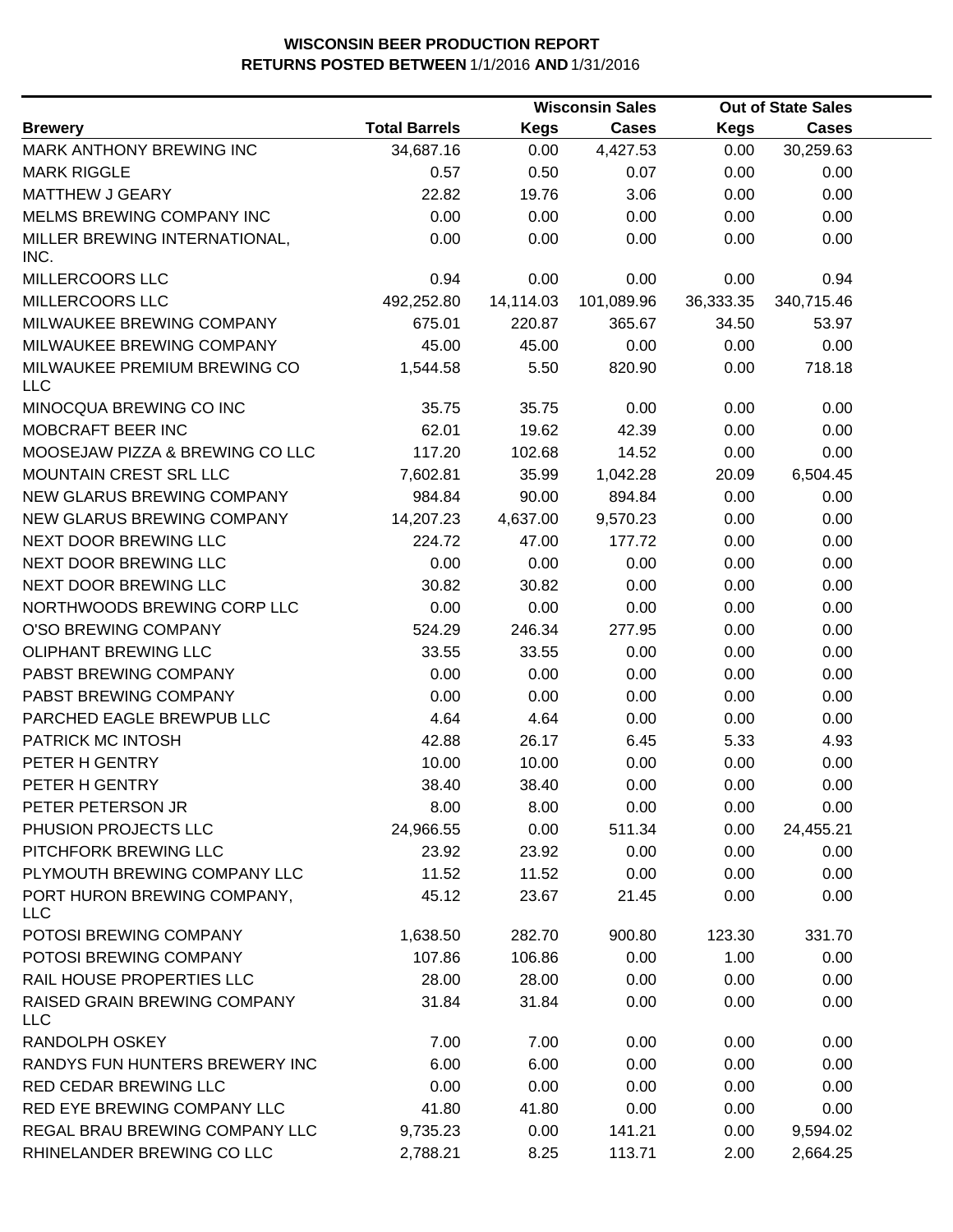|                                                         |                      |             | <b>Wisconsin Sales</b> |          | <b>Out of State Sales</b> |  |  |
|---------------------------------------------------------|----------------------|-------------|------------------------|----------|---------------------------|--|--|
| <b>Brewery</b>                                          | <b>Total Barrels</b> | <b>Kegs</b> | <b>Cases</b>           | Kegs     | <b>Cases</b>              |  |  |
| RICHARD JOSEPH                                          | 15.00                | 8.00        | 7.00                   | 0.00     | 0.00                      |  |  |
| ROBERT A LARSON                                         | 263.44               | 55.00       | 108.64                 | 41.00    | 58.80                     |  |  |
| ROCKY REEF BREWING COMPANY                              | 4.19                 | 4.19        | 0.00                   | 0.00     | 0.00                      |  |  |
| <b>ROGER MILLER</b>                                     | 5.00                 | 5.00        | 0.00                   | 0.00     | 0.00                      |  |  |
| <b>RUSH RIVER BREWING LLC</b>                           | 310.63               | 49.76       | 56.61                  | 85.13    | 119.13                    |  |  |
| <b>RUSTIC VENTURES LLC</b>                              | 15.50                | 15.50       | 0.00                   | 0.00     | 0.00                      |  |  |
| SAND CREEK BREWING CO LLC                               | 279.50               | 76.16       | 193.39                 | 0.00     | 9.95                      |  |  |
| SILVER CREEK BREWING COMPANY                            | 13.75                | 13.75       | 0.00                   | 0.00     | 0.00                      |  |  |
| SLEEMAN BREWING COMPANY USA<br><b>INC</b>               | 25,769.71            | $-1,471.27$ | 382.80                 | 5,615.84 | 21,242.34                 |  |  |
| <b>SLOCUM LLC</b>                                       | 46.60                | 46.60       | 0.00                   | 0.00     | 0.00                      |  |  |
| SOUTH SHORE BREWERY, INC.                               | 110.24               | 88.42       | 11.77                  | 3.00     | 7.05                      |  |  |
| SOUTH SHORE BREWERY, INC.                               | 0.00                 | 0.00        | 0.00                   | 0.00     | 0.00                      |  |  |
| <b>SPB LLC</b>                                          | 2,441.04             | 486.00      | 1,131.16               | 331.07   | 492.81                    |  |  |
| SPRECHER BREWING COMPANY, INC.                          | 1,066.22             | 150.54      | 698.03                 | 54.92    | 162.73                    |  |  |
| STARBOARD BREWING COMPANY LLC                           | 6.00                 | 6.00        | 0.00                   | 0.00     | 0.00                      |  |  |
| STILLMANK BREWING COMPANY                               | 127.38               | 55.67       | 71.71                  | 0.00     | 0.00                      |  |  |
| STONE CELLAR BREWPUB, INC.                              | 253.88               | 253.88      | 0.00                   | 0.00     | 0.00                      |  |  |
| SUGAR CREEK ACQUISITION LLC                             | 0.00                 | 0.00        | 0.00                   | 0.00     | 0.00                      |  |  |
| THE BRONX BREWERY, LLC                                  | 0.00                 | 0.00        | 0.00                   | 0.00     | 0.00                      |  |  |
| THE EAU CLAIRE BREWING PROJECT<br><b>LLC</b>            | 102.43               | 66.83       | 35.60                  | 0.00     | 0.00                      |  |  |
| THE ENLIGHTENED IMBIBER LLC                             | 8.50                 | 8.50        | 0.00                   | 0.00     | 0.00                      |  |  |
| THE FRESH FROM CALIFORNIA FAMILY<br><b>BUSINESS INC</b> | 0.00                 | 0.00        | 0.00                   | 0.00     | 0.00                      |  |  |
| THE GREAT DANE PUB AND BREWING<br>COMPANY, INC.         | 148.65               | 148.65      | 0.00                   | 0.00     | 0.00                      |  |  |
| THE MCKENZIE RIVER CORPORATION                          | 0.00                 | 0.00        | 0.00                   | 0.00     | 0.00                      |  |  |
| THE SAINT LOUIS BREWERY LLC                             | 2.61                 | 0.00        | 0.00                   | 0.00     | 2.61                      |  |  |
| <b>TIMOTHY C EICHINGER</b>                              | 29.26                | 20.33       | 8.93                   | 0.00     | 0.00                      |  |  |
| TITLETOWN BREWING CO LLC                                | 342.00               | 206.00      | 136.00                 | 0.00     | 0.00                      |  |  |
| TOM PORTER                                              | 840.50               | 840.50      | 0.00                   | 0.00     | 0.00                      |  |  |
| TRES HERMANOS LLC                                       | 0.00                 | 0.00        | 0.00                   | 0.00     | 0.00                      |  |  |
| TRIBUTE BREWING COMPANY LLC                             | 25.71                | 14.63       | 11.08                  | 0.00     | 0.00                      |  |  |
| TURTLE STACK BREWERY, LLC                               | 13.33                | 13.33       | 0.00                   | 0.00     | 0.00                      |  |  |
| UNITED BRANDS COMPANY INC                               | 116.70               | 0.00        | 116.70                 | 0.00     | 0.00                      |  |  |
| UNIVERSAL SALES INC                                     | 2,569.37             | 5.50        | 292.36                 | 0.00     | 2,271.51                  |  |  |
| <b>VIKING BREWING</b>                                   | 8.43                 | 4.96        | 3.47                   | 0.00     | 0.00                      |  |  |
| VINTAGE II, INC.                                        | 136.30               | 136.30      | 0.00                   | 0.00     | 0.00                      |  |  |
| <b>VINTAGE LLC</b>                                      | 0.00                 | 0.00        | 0.00                   | 0.00     | 0.00                      |  |  |
| VON STIEHL WINERY LTD.                                  | 58.41                | 58.41       | 0.00                   | 0.00     | 0.00                      |  |  |
| WALNUT BREWERY, INC.                                    | 51.70                | 51.70       | 0.00                   | 0.00     | 0.00                      |  |  |
| WATER STREET BREWERY, INC.                              | 9.00                 | 9.00        | 0.00                   | 0.00     | 0.00                      |  |  |
| WEST BEND BREWING COMPANY LTD                           | 0.00                 | 0.00        | 0.00                   | 0.00     | 0.00                      |  |  |
| <b>WILLIAM K BUSCH BREWING</b><br><b>COMPANY LLC</b>    | 1,155.83             | 0.01        | 0.03                   | 63.32    | 1,092.47                  |  |  |
| WISCONSIN BREWING COMPANY LLC                           | 52.00                | 52.00       | 0.00                   | 0.00     | 0.00                      |  |  |